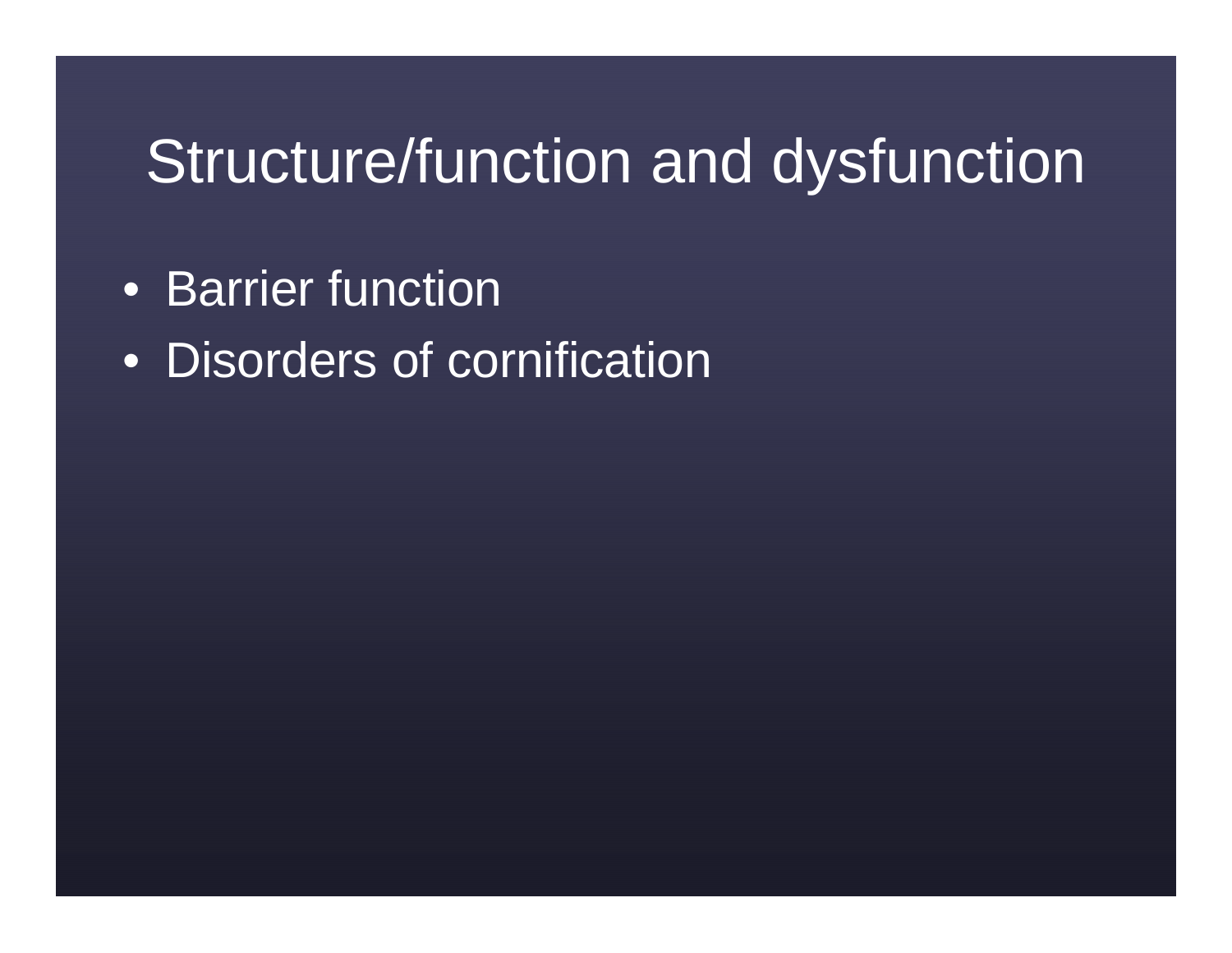## **Functions of Skin**

• Indicator of general health and disease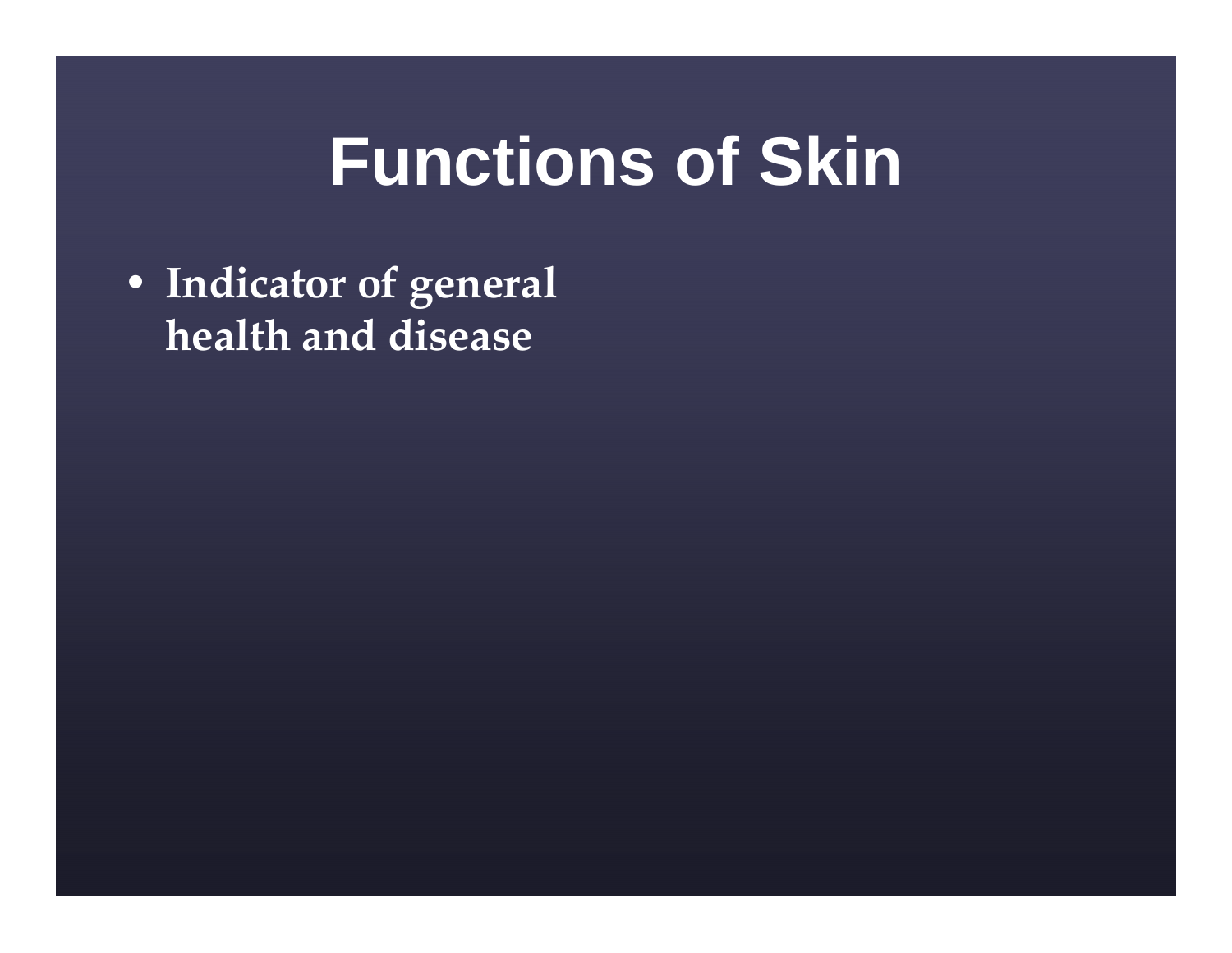# **Enclosing Barrier**

- #1 PREVENT WATER LOSS
- Prevent loss of ELECTOLYTES
- Prevent loss of Cells
- PROTECT from environmental insults
	- –Microbial
	- –– Thermal
	- <mark>– Chemical</mark>

Keep Pathogens OUTKeep Moisture and Nutrients IN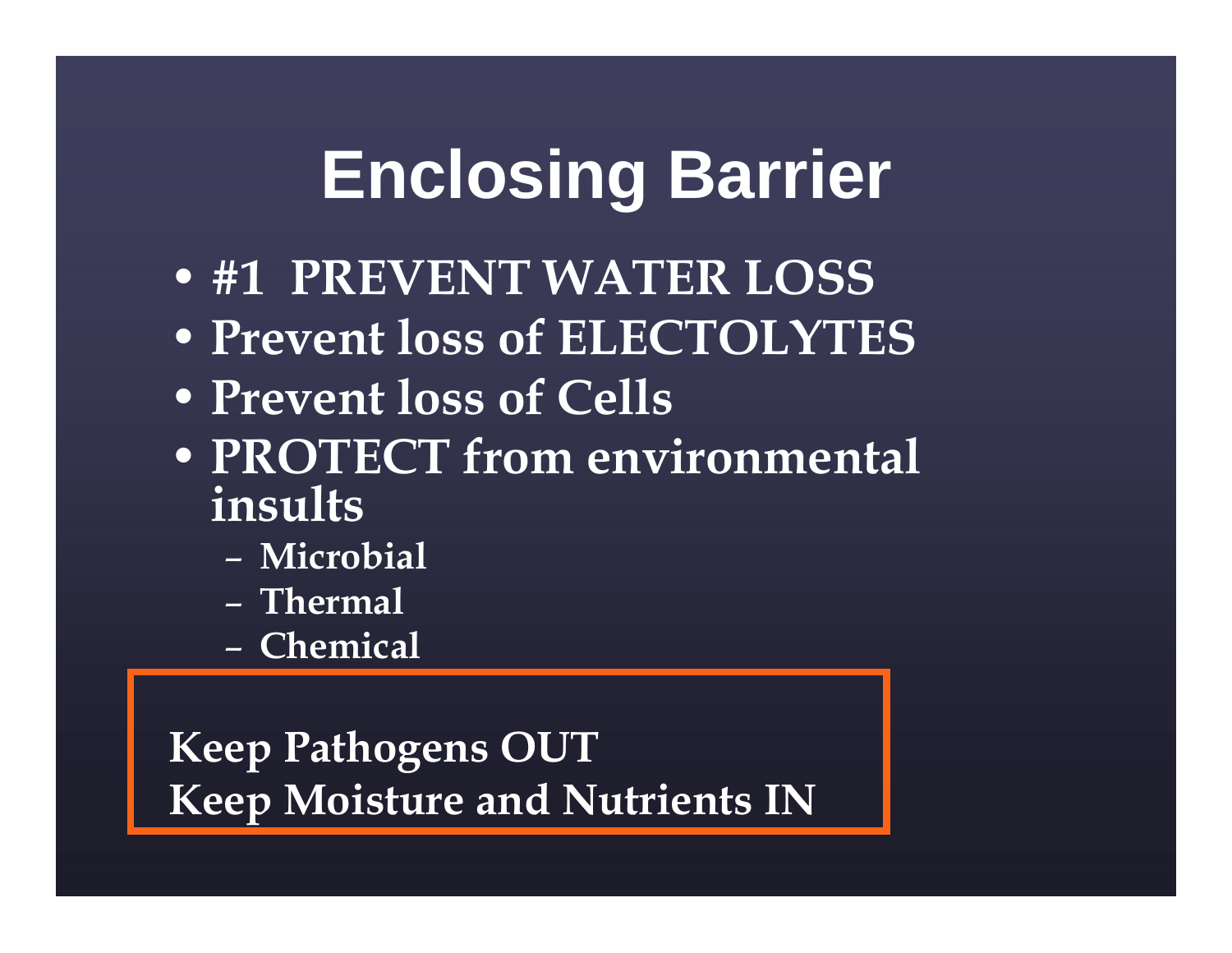### **Protect from Environmental Insults**

### •Photoprotection

- –– Pigmentation (melanocytes)
- –Hair

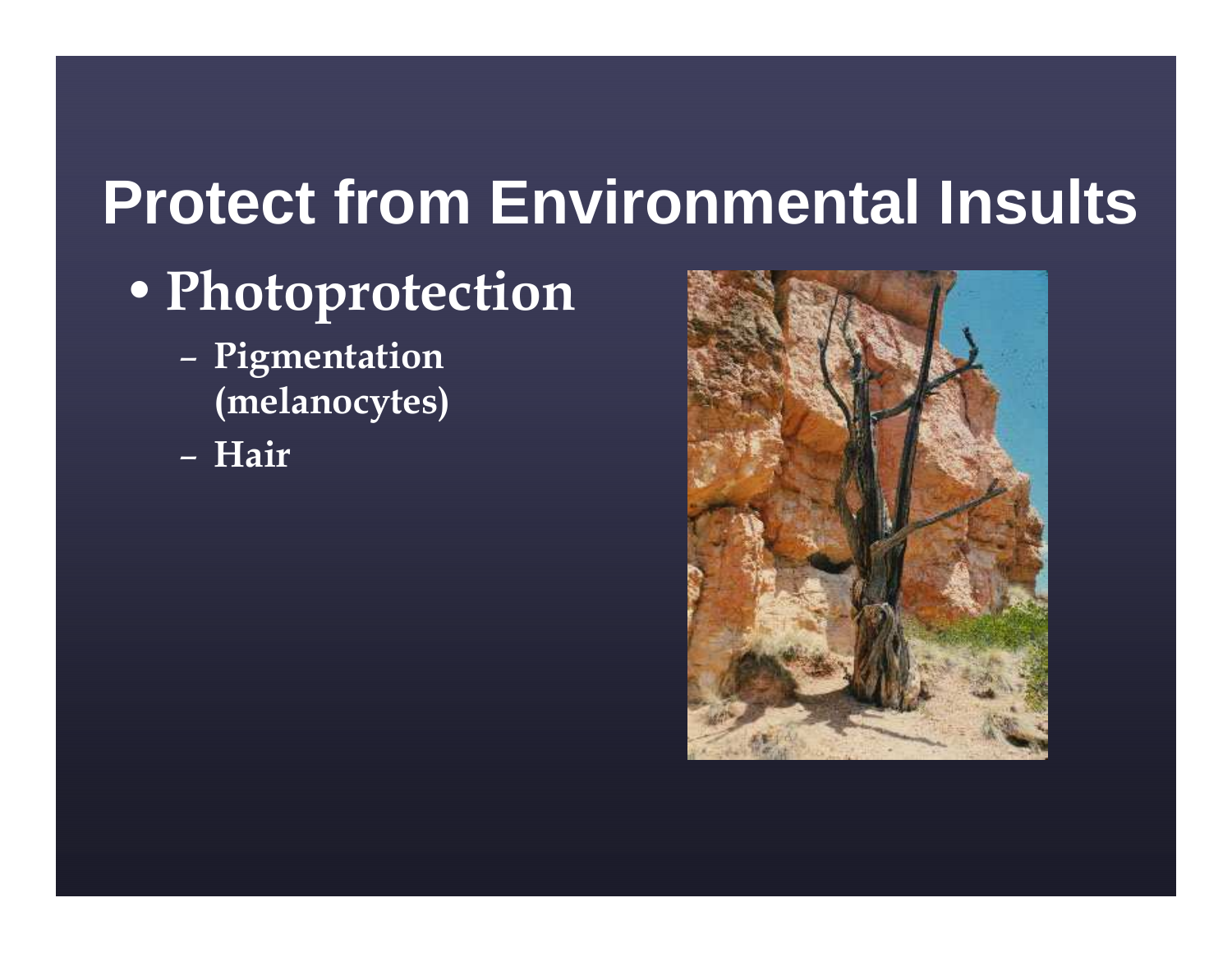# **Barrier Function**

- Continuous desquamation
- $\mathcal{L}_{\mathcal{A}}$ Structural integrity
- Skin Immune System
	- Keratinocytes
	- Langerhans cells
	- dermal dendritic cells + lymphocytes
	- $\rightarrow$  constant immunosurveillance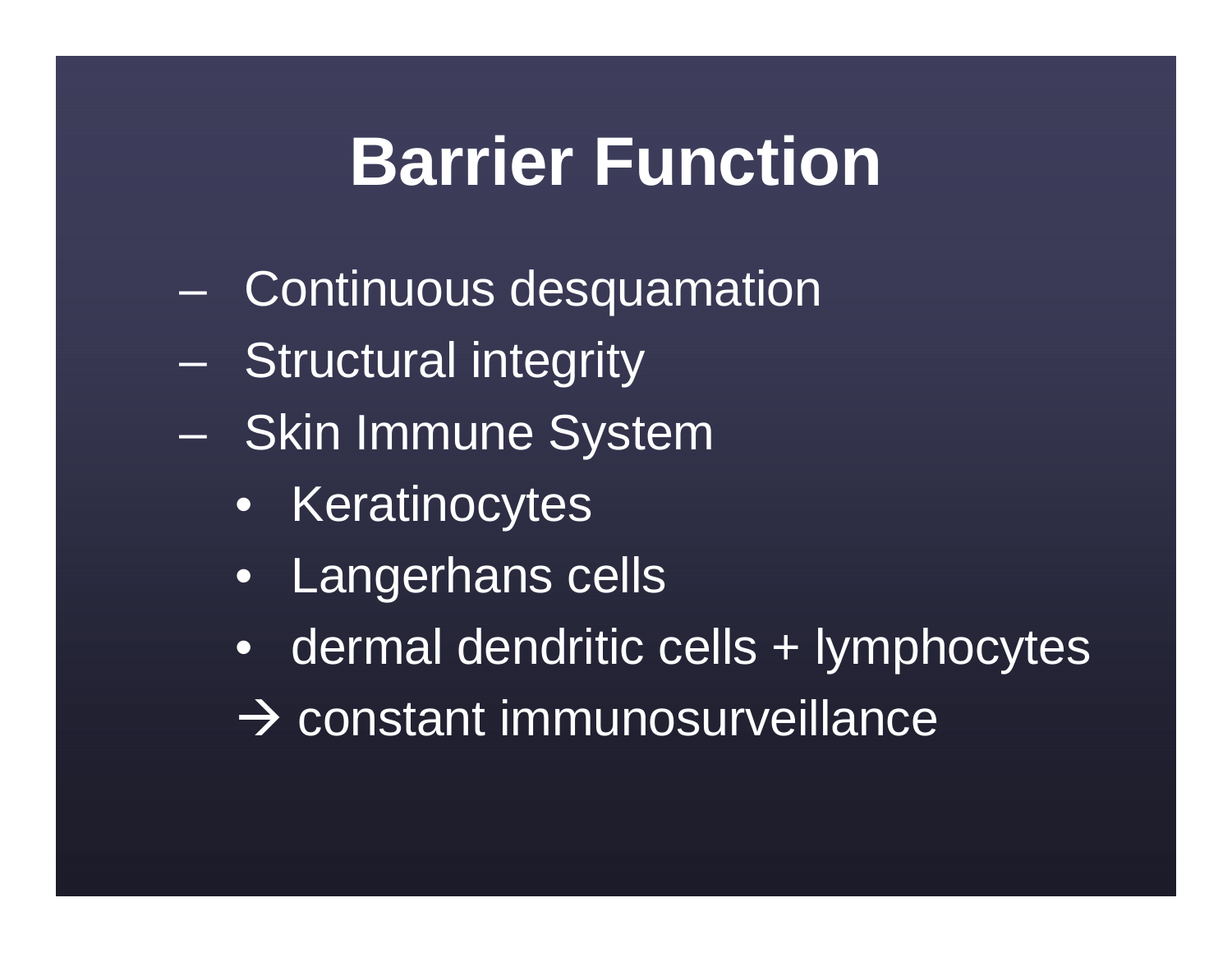### Functions of Skin

• Sensory Organ–– touch, heat, pain, cold, itch • Temperature regulation– Equine Anhidrosis • Storage of electrolytes, fat, protein

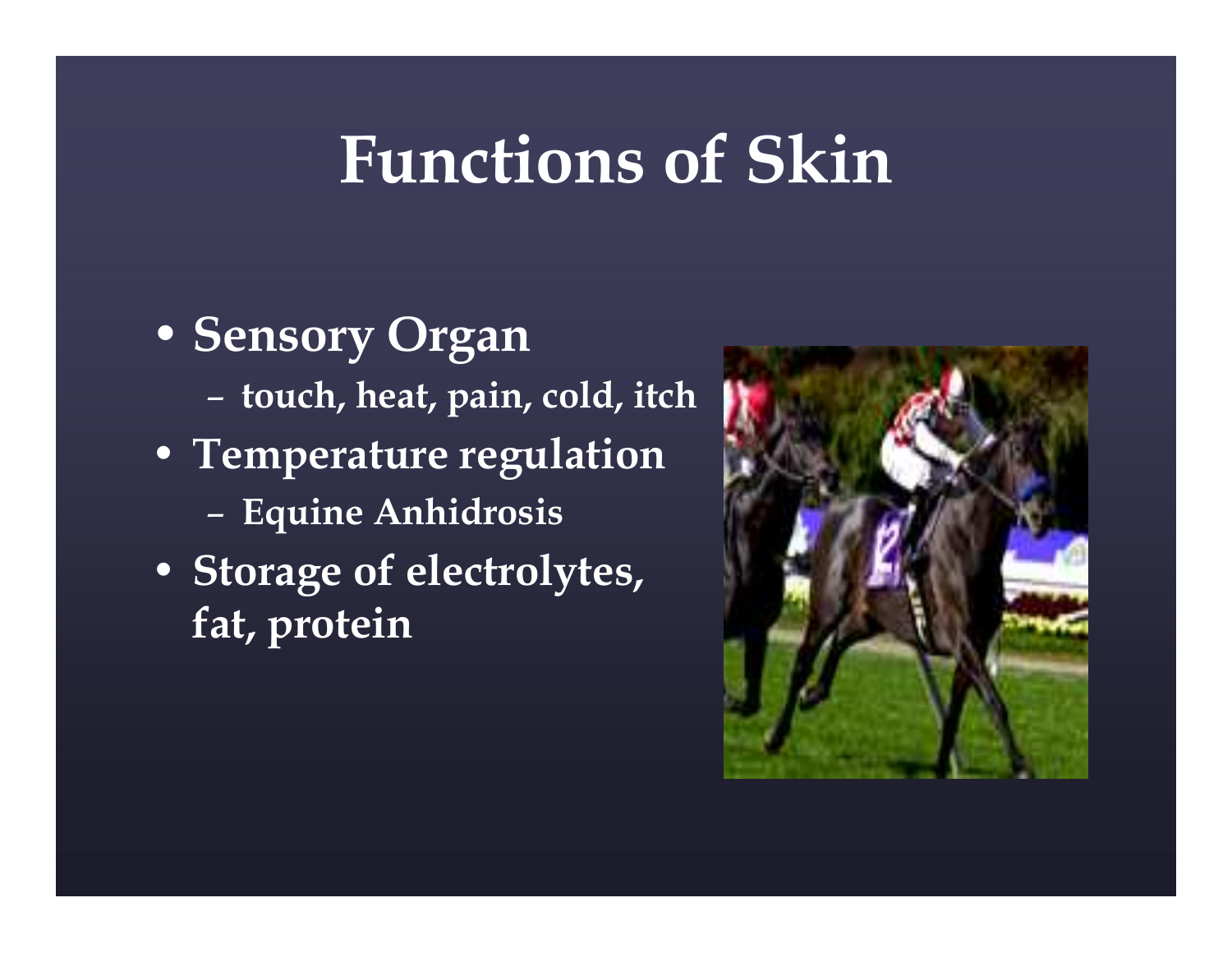### **Produce Vitamin D**



**Converted to active form 1,25 Vit D3**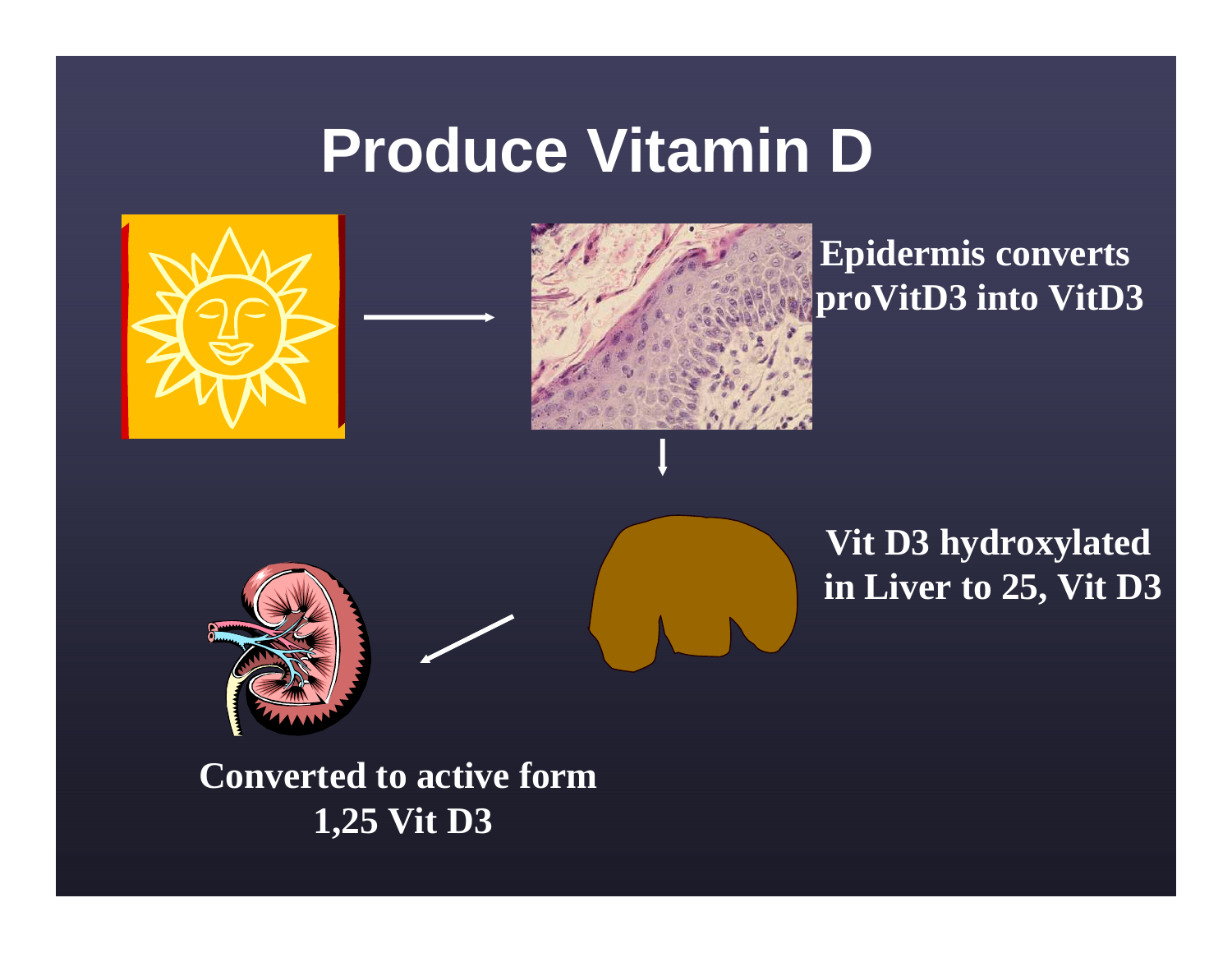### **Vitamin D3 and the Skin**

- • **Regulating epidermal differentiation**
- • **Epidermal proliferation**
- **Topical Vit <sup>D</sup>** •**synthetic analogs for treatment of psoriasis**

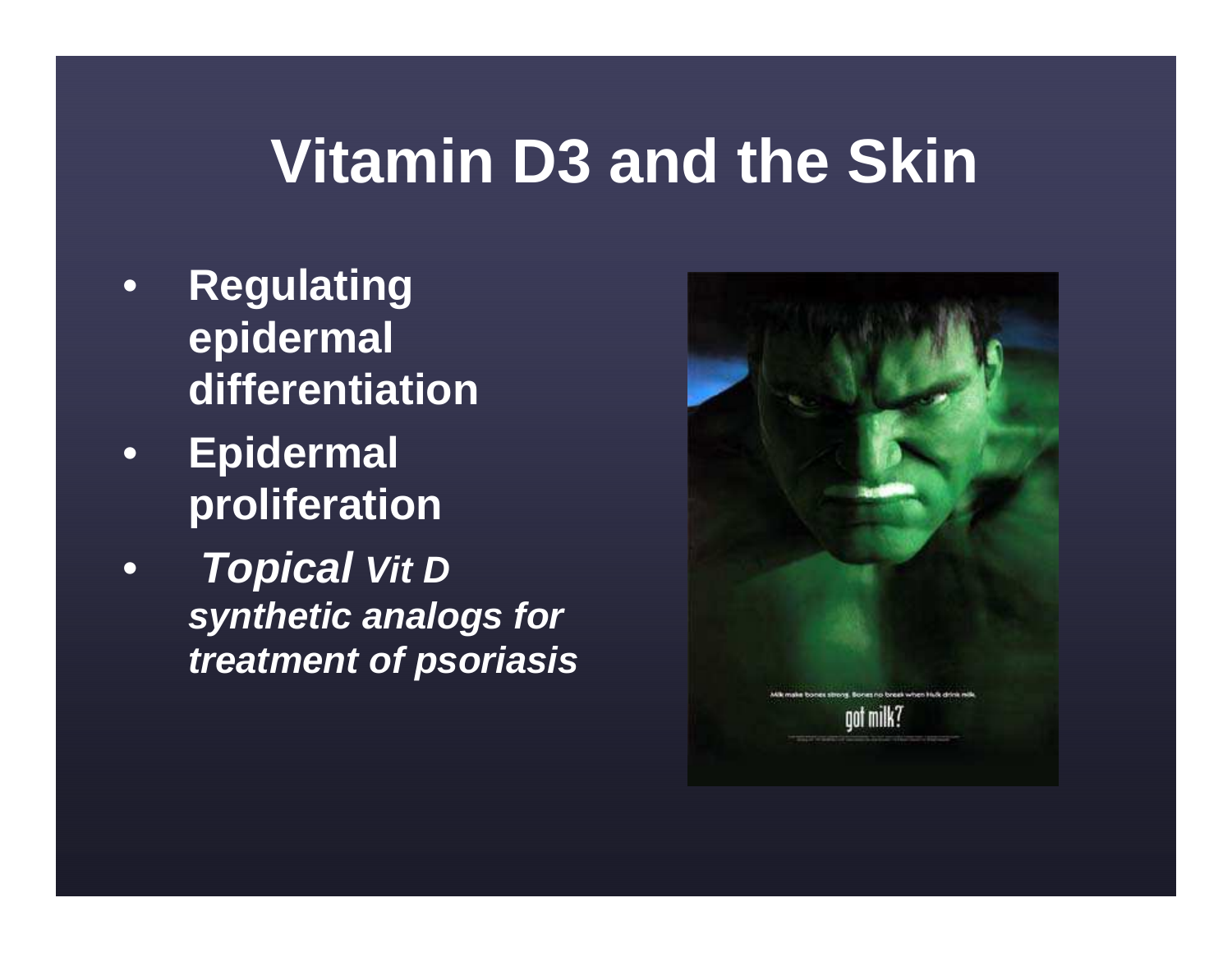# **Components of the Skin**

- $\bullet$ **Epidermis**
- **Basement membrane zone**•
- $\bullet$ **Dermis**
- **Adnexal structures**•
	- hair follicles, apocrine glands (epitrichial),  $\mathcal{L}_{\mathcal{A}}$ eccrine glands (atrichial), sebaceous glands, arrector pili muscles
- • **Subcutis** (hypodermis)
	- No subcutis in some areas (cheek, eyelid, anus, external ear)